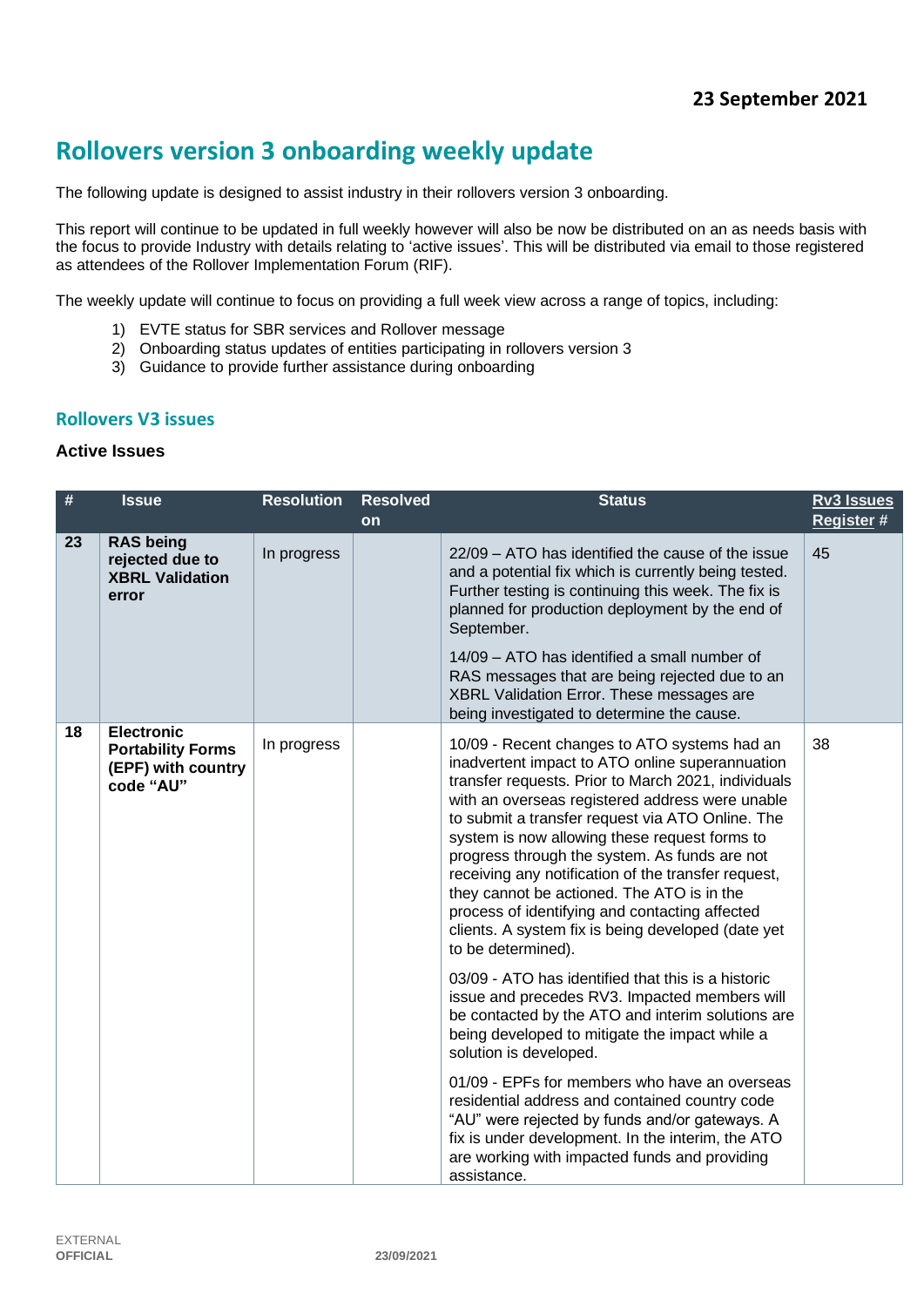## **Closed Issues**

| #  | <b>Issue</b>                                                                                   | <b>Resolution</b>                                                                                                                                                                                                                                                                                                                                                                                                                                                                                                                                                                                                                                                                    | <b>Resolved on</b>   | <b>Rv3 Issues</b><br>Register # |
|----|------------------------------------------------------------------------------------------------|--------------------------------------------------------------------------------------------------------------------------------------------------------------------------------------------------------------------------------------------------------------------------------------------------------------------------------------------------------------------------------------------------------------------------------------------------------------------------------------------------------------------------------------------------------------------------------------------------------------------------------------------------------------------------------------|----------------------|---------------------------------|
| 21 | <b>SMSF Bank account</b><br>names exceeding 32<br>characters message<br>failing in SVS.        | 14/09 - ATO implemented a fix on the 15/09 and<br>$\bullet$<br>are closely monitoring the situation in Production.<br>03/09 - The ATO uncovered an issue with the<br>$\bullet$<br>SVS whereby SMSF bank account names<br>exceeding 32 characters were failing in the SVS.<br>We are implementing an urgent fix to ensure we<br>can process bank account names in line with the<br>published validation rules.                                                                                                                                                                                                                                                                        | 14 September<br>2021 | 44                              |
| 20 | <b>RASOR failing to send</b>                                                                   | 13/09 - Fix has deployed and is in the process of<br>$\bullet$<br>being tested in production.<br>06/09 - ATO has identified a fix which is currently<br>$\bullet$<br>undergoing testing. The project team is working<br>with the impacted funds.<br>01/09 - A very small number of RASOR's are<br>$\bullet$<br>failing to send due to incorrect member details.<br>The ATO are currently investigating the issue.                                                                                                                                                                                                                                                                    | 13 September<br>2021 | 40                              |
| 21 | 31.08.2021<br>RA being issued to<br>primary gateway<br>incorrectly                             | 06/09 - ATO system fix deployed and tested<br>$\bullet$<br>successfully in production. The project team is<br>working with the impacted funds to release the<br>backlog of impacted RAs.<br>03/09 - ATO has identified a fix and is planning<br>$\bullet$<br>the deployment. The project team is working with<br>the impacted funds and will test the fix once<br>deployed.<br>31/08 - Funds that use a primary and secondary<br>$\bullet$<br>gateway are having their RAs issued to the<br>incorrect gateway. This results in the messages<br>being rejected.                                                                                                                       | 08 September<br>2021 | 43                              |
| 19 | 01.09.2021<br><b>Electronic Portability</b><br>Forms (EPF) failing at<br>gateway               | 06/09 - ATO has successfully tested the<br>$\bullet$<br>deployed fix. EPFs has issued to the impacted<br>funds correctly. The project team is working with<br>the impacted funds to release the backlog of<br>impacted EPFs.<br>03/09 - ATO has deployed a fix for this issue,<br>which will apply to the EPFs issued going<br>forward. Project team will work with impacted<br>funds to test this fix.<br>01/09 - EPF's failed for one fund due to message<br>$\bullet$<br>containing invalid context ID (where spaces are<br>included). A fix has been identified. Currently<br>awaiting scheduling for deployment. Once<br>deployed, the ATO will work with the impacted<br>fund. | 06 September<br>2021 | 39                              |
| 17 | 24.08.2021<br><b>Release Authorities</b><br>issued without<br>mandatory country code<br>field. | 01/09 System fix successfully implemented and<br>$\bullet$<br>all rejected RA messages were reissued to funds<br>successfully.<br>24/08 Release authorities are being issued<br>$\bullet$<br>without a mandatory field and being rejected by<br>gateways. ATO system fix is being developed as<br>a priority.                                                                                                                                                                                                                                                                                                                                                                        | 26 August<br>2021    | 37                              |
| 13 | 2.06.2021<br><b>Fund initiated (Fund to</b><br>ATO) USM testing                                | 09/08 EVTE environment updated enable<br>$\bullet$<br>automatic USMOR responses. The system was                                                                                                                                                                                                                                                                                                                                                                                                                                                                                                                                                                                      | 09 August<br>2021    | 19                              |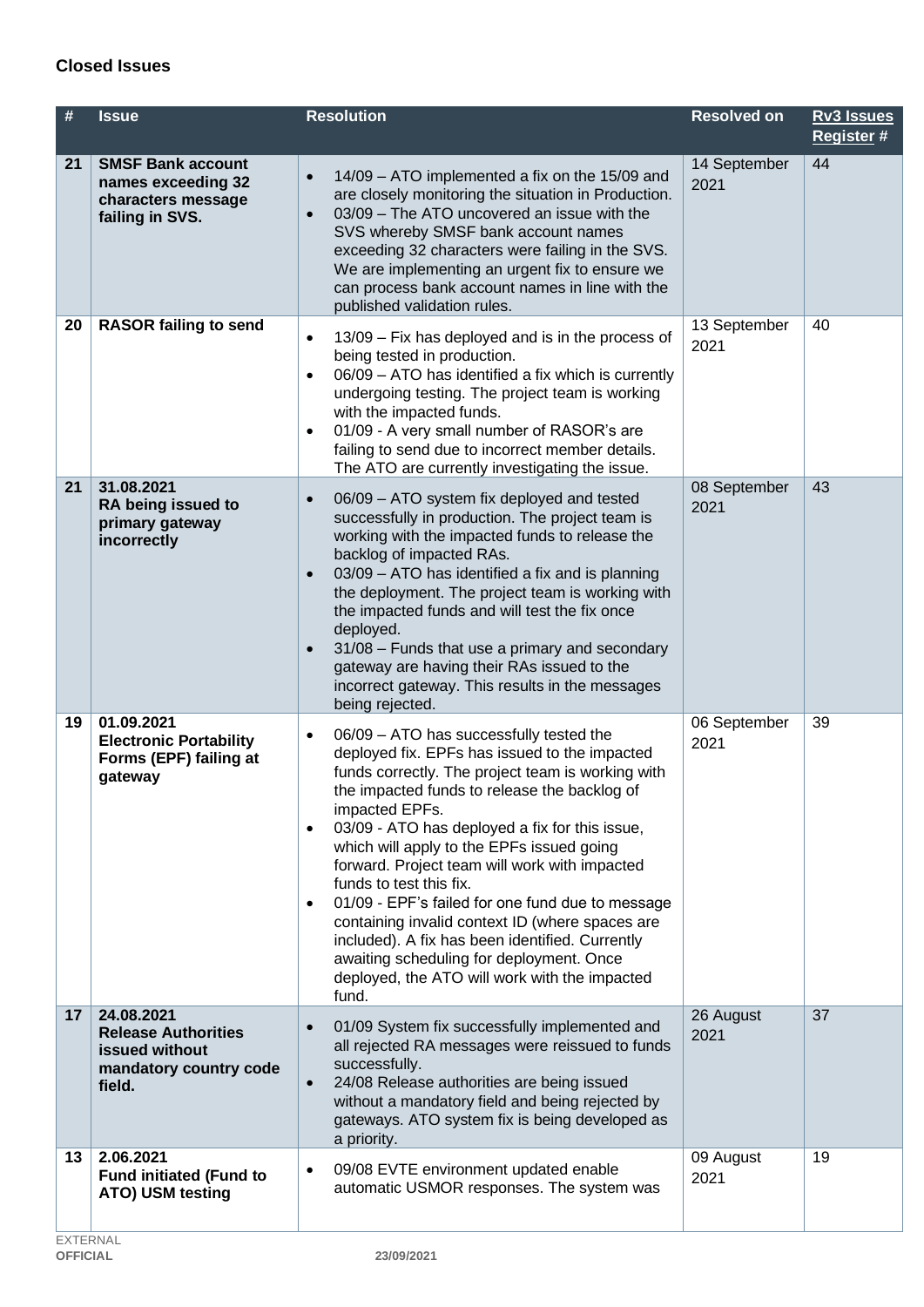|    |                                                                                               | also updated to include the additional USI and<br>Gateway ESAs provided by Industry.                                                                                                                                                                                                                                                                                                                                                                                                                                                                             |               |    |
|----|-----------------------------------------------------------------------------------------------|------------------------------------------------------------------------------------------------------------------------------------------------------------------------------------------------------------------------------------------------------------------------------------------------------------------------------------------------------------------------------------------------------------------------------------------------------------------------------------------------------------------------------------------------------------------|---------------|----|
| 16 | 21.07.2021<br><b>RAS</b> preservation<br>amounts and taxable<br>components                    | 28/07 Additional clarification content added to the<br>$\bullet$<br>User guide and published 28/07/2021.<br>21/07 User guide being updated to clarify the<br>$\bullet$<br>preservation amount and taxable component<br>fields in the RAS need to equal the amount paid<br>to meet MIG validation requirements.                                                                                                                                                                                                                                                   | 28 July 2021  | 32 |
| 15 | 16.07.2021<br><b>Release Authority Error</b><br><b>Response (RAER)</b><br>message structure   | RAER payload build specifications set out in<br>$\bullet$<br>Schedule 6 Data and Payment Standards - Error<br>Code Management must be met - refer section<br>11.3 Release Authority Error Response.<br>Of note, if curly braces form part of your payload,<br>the corresponding parameter to dynamically fill<br>the curly braces must also be included in your<br>payload - refer to section 3.3 Parameters content<br>model information.                                                                                                                       | 19 July 2021  | 33 |
| 14 | 03.06.2021<br><b>Schematron incorrectly</b><br>applying USM validation<br>on an RTR message.  | 11/06 Updated schematron and published on the<br>$\bullet$<br>software developers website.<br>09/06 Discrepancy identified between the<br>$\bullet$<br>taxonomy<br>in MIG V3 and the latest version of the<br>schematron where validation was incorrectly<br>conducted on the<br>UnclaimedSuperannuationMoney.Date field, as<br>part of an RTR message.<br>The schematron has been updated to align with<br>MIG V3 and address USM validation issues. The<br>updated version has been scheduled for external<br>publication (estimated availability from 11/06). | 11 June 2021  | 20 |
| 12 | 12.05.2021<br><b>G2B test scenario USM</b><br>6.6 currently unavailable<br>to test.           | 18/05 System fix deployed and confirmed<br>$\bullet$<br>successful. USM6.6 available for testing.<br>12/05 USM6.6 - currently under investigation.<br>$\bullet$                                                                                                                                                                                                                                                                                                                                                                                                  | 18 May 2021   | 18 |
| 11 | 04.05.2021<br><b>G2B test scenario USM</b><br>6.7 currently unavailable<br>to test.           | 18/05 System fix deployed and confirmed<br>$\bullet$<br>successful. USM6.7 available for testing.<br>11/05 USM6.7 - investigation complete, fix<br>$\bullet$<br>identified. Anticipate test will be available from<br>18/05.<br>04/05 Issues identified with test scenario<br>$\bullet$<br><b>USM6.7.</b>                                                                                                                                                                                                                                                        | 18 May 2021   | 17 |
| 10 | 25.03.2021<br><b>Provision of updated</b><br>sample payload data                              | 29/04 - Rollover Sample Message Instances<br>$\bullet$<br>(payload samples) published and available at:<br>https://softwaredevelopers.ato.gov.au/rollove<br><u>rV3</u>                                                                                                                                                                                                                                                                                                                                                                                           | 29 April 2021 | 16 |
| 9  | 26.04.2021<br><b>RASOR incorrectly</b><br>setting identifier scheme<br>values for TFN and ID. | 29/04 - Fix confirmed successful.<br>$\bullet$<br>28/04 - Fix identified and deployed on 28 April.<br>$\bullet$<br>Reissued test on 28 April. Resolution pending<br>confirmation of successful fix.<br>26/04 - EVTE issue identified for investigation.<br>$\bullet$<br>RASOR being rejected at Gateway due to invalid<br>event item scheme parameter value.                                                                                                                                                                                                     | 29 April 2021 | 15 |
| 8  | 01.04.2021<br><b>Internal ATO factors</b><br>affecting the information                        | 23/04 EVTE refresh completed and testing<br>$\bullet$<br>recommenced.<br>14/04 Updated test data published.<br>$\bullet$                                                                                                                                                                                                                                                                                                                                                                                                                                         | 23 April 2021 | 13 |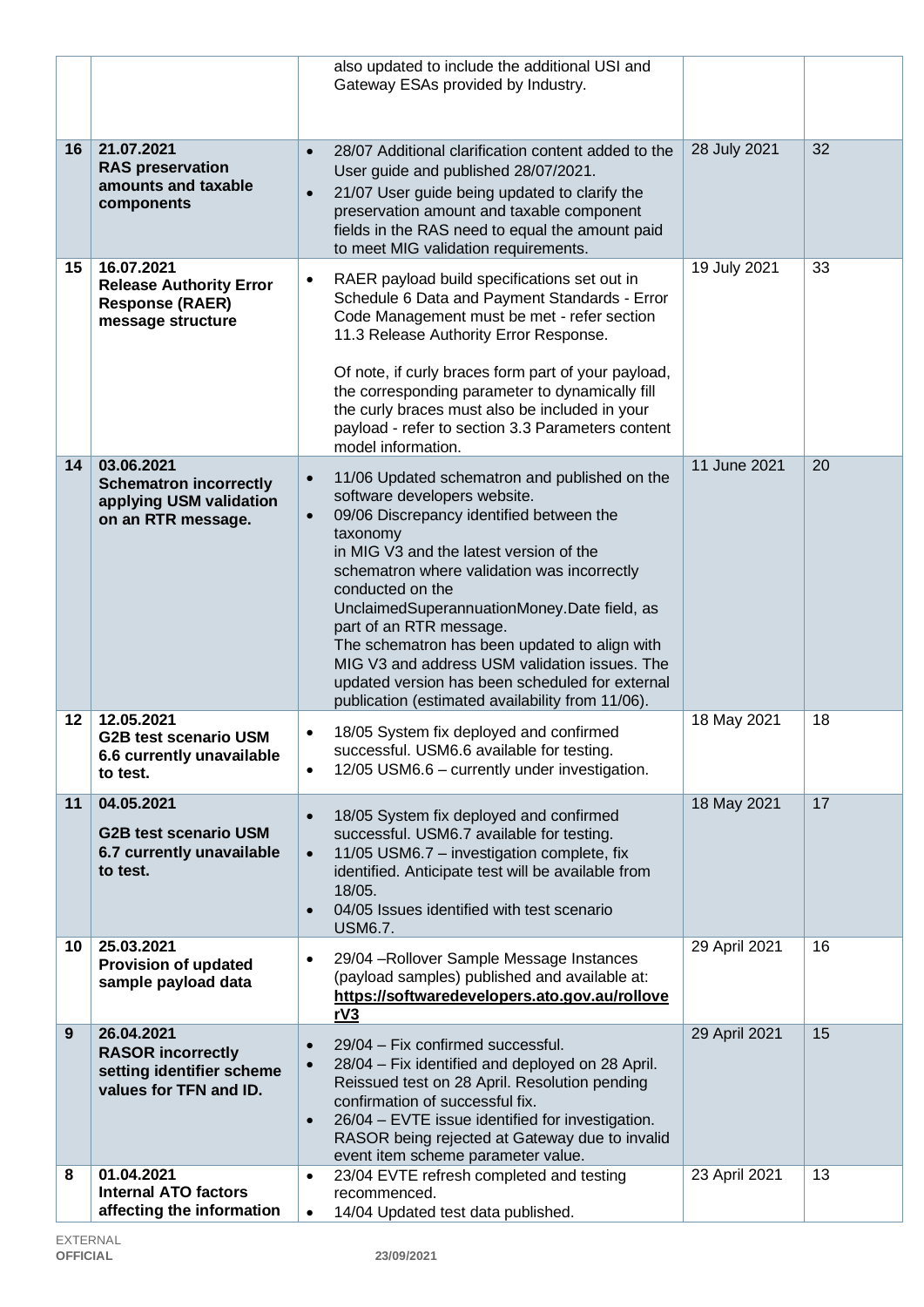|                | in our test data for P2P<br>(both B2B and G2B<br>including in EVTE) are<br>currently being<br>considered and are likely<br>to require updates to our<br>test data. |                                                                            |                                                                                                                                                                                                                                                                                                                                                                                                                    |                             |                |
|----------------|--------------------------------------------------------------------------------------------------------------------------------------------------------------------|----------------------------------------------------------------------------|--------------------------------------------------------------------------------------------------------------------------------------------------------------------------------------------------------------------------------------------------------------------------------------------------------------------------------------------------------------------------------------------------------------------|-----------------------------|----------------|
| $\overline{7}$ | 12.02.2021<br><b>Recent whitelist</b><br>configuration and<br>certificate changes<br>introduced connection<br>errors impacting one<br>gateway.                     | $\bullet$                                                                  | 25/2: Data fix implemented on 23 February. Fix<br>verified with impacted gateway.                                                                                                                                                                                                                                                                                                                                  | 23 February<br>2021         | $\overline{7}$ |
| 6              | 10.02.2021<br><b>EPF test scenario for</b><br><b>SMSF missing the SMSF</b><br>Alias in the ebMS header<br>properties                                               | $\bullet$<br>$\bullet$<br>$\bullet$<br>$\bullet$<br>$\bullet$<br>$\bullet$ | Identified through interoperability testing<br>Root cause: EPF code regressed since the<br>original EVTE deployment. Issue does not impact<br>EPF test scenarios for APRA funds.<br>Code remediation in progress.<br>Remediation to restore correct code for EPF test<br>scenarios with SMSF test data<br>25/2: Deployed to EVTE on 20 February, fix<br>being verified with impacted Gateway<br>2/3: Fix verified. | 20 February<br>2021         | 6              |
| 5              | 4.02.2021<br><b>RA with SMSF Test</b><br>scenario was not<br>previously enabled.                                                                                   | $\bullet$                                                                  | RA Test scenarios with SMSF data enabled on 4<br>February.                                                                                                                                                                                                                                                                                                                                                         | 4 February<br>2021          | 5              |
| 4              | <b>EPF Test Scenarios in</b><br><b>EVTE updated with SMSF</b><br>data                                                                                              | $\bullet$<br>$\bullet$                                                     | Additional SMSF data for EPF test scenarios<br>circulated to industry representatives (GOM, ASP<br>and gateways currently testing) for review, with<br>no feedback received by 4 February 2021.<br>EVTE updated to align with EPF SMSF data<br>shared for consultation on 4 February.                                                                                                                              | 4 February<br>2021 (hotfix) | $\overline{4}$ |
| 3              | 29.01.2021<br>[Defect] EVTE Test<br>Harness unavailable on<br>20 Jan 2021 preventing<br>testing of RA                                                              | $\bullet$<br>$\bullet$<br>$\bullet$                                        | Resolved by the end of the day.<br>Caused by internal environment issue impacting<br>outbound messages.<br>Resolved by the end of the day on 29 Jan 2021.                                                                                                                                                                                                                                                          | 29 January<br>2021          | 3              |
| $\mathbf{2}$   | 15.01.2021<br>[Defect] EPF ContextID<br>greater than 40<br>characters issue                                                                                        | $\bullet$<br>$\bullet$<br>$\bullet$                                        | EPF ContextID reduced to a value less than 40<br>characters.<br>Identified through interoperability testing.<br>Scenario has been tested successfully with an<br>EPF for an APRA fund.                                                                                                                                                                                                                             | 2 February<br>2021 (hotfix) | 2              |
| 1              | 15.12.2021<br>[Defect] RA and RAS<br>sample payloads<br>contained 8 digit TFNs<br>instead of 9 digit TFNs                                                          | $\bullet$<br>$\bullet$<br>$\bullet$<br>$\bullet$                           | RA and RAS test scenarios updated with 9- digit<br>TFN <sub>s</sub> .<br>Identified through early review of RA test files<br>provided.<br>Shared with ATO on 15 Dec 2021<br>RA and RAS data change release on 4th Jan to<br>EVTE.                                                                                                                                                                                  | 4 January<br>2021 (hotfix)  | $\mathbf{1}$   |

# **EVTE status for SVS and SMSFmemberTICK Service**

- Full suite of SVS and SMSF verification services available in EVTE from May 2020
- 14 DSPs have been whitelisted in production for SMSFVRFY
- 5 DSPs have been whitelisted in production for SMSFMBRVRFY
- Those currently completing required testing have been contacted to remind them of the next steps to transition to production.
- No issues have been identified requiring changes.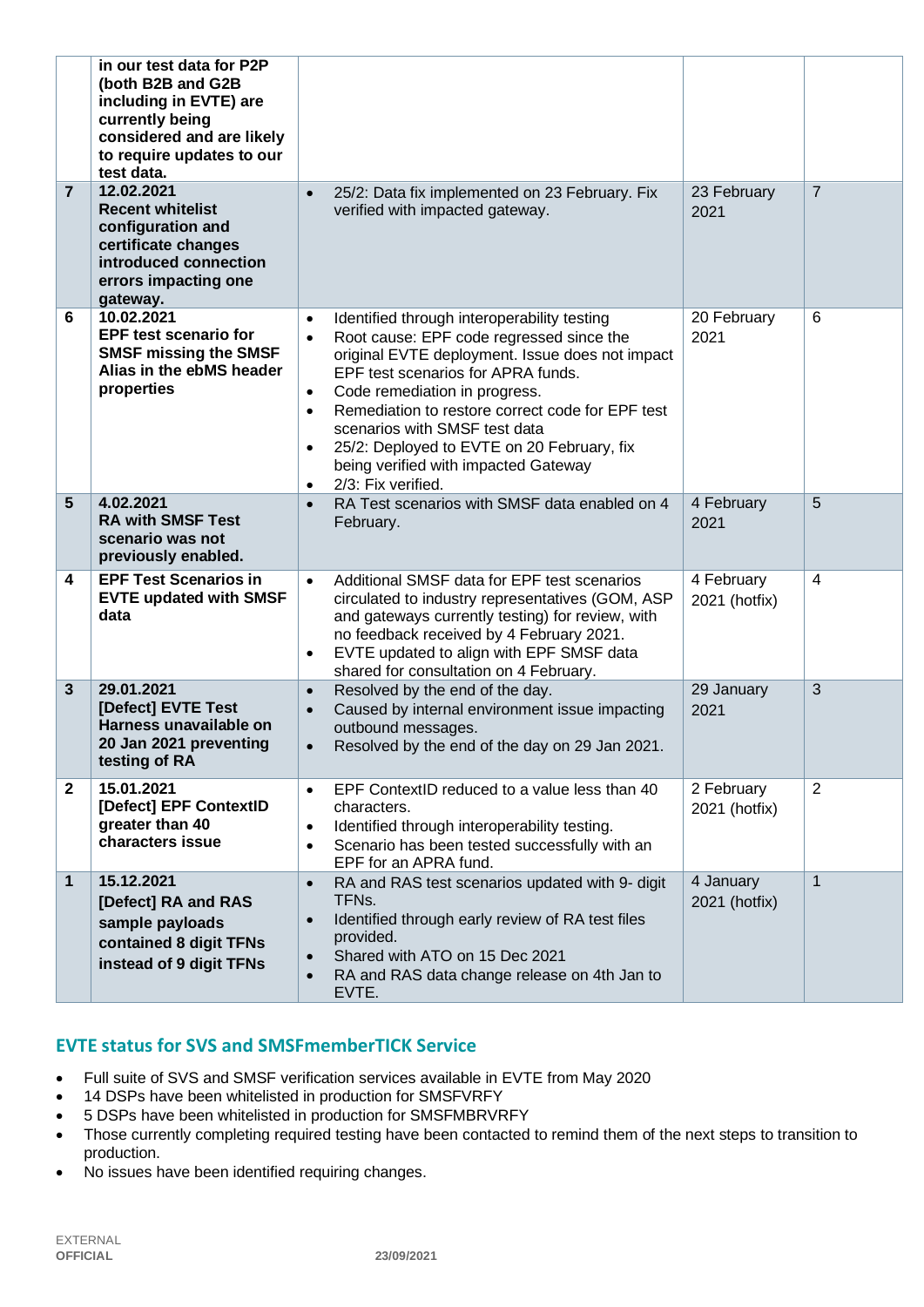## **B2B Testing**

B2B cohort schedule and process overview:

- Funds will receive an email welcoming them to the cohort ten business days prior to the commencement date.
- An initial discussion on how the cohort will conduct their testing and the schedule will be held with funds and their gateways approximately 5 business days prior to the commencement date.
- Stand-ups will be held twice a day for the duration of the cohort. Invites to these will be issued after the initial testing discussion.
- Once testing is completed, funds will receive an email thanking them for their participation and reminding them to return the completed testing matrix and lodge their production readiness checklist (where G2B testing has also been completed).

| <b>Dates</b>            |
|-------------------------|
| 15/06/2021 - 02/07/2021 |
| 05/07/2021 - 19/07/2021 |
| Disbanded               |
| 19/07/2021 - 30/07/2021 |
| 26/07/2021 - 06/08/2021 |
| 02/08/2021 - 13/08/2021 |
| 09/08/2021 - 20/08/2021 |
| 23/08/2021 - 03/09/2021 |
| 30/08/2021 - 10/09/2021 |
| 06/09/2021 - 17/09/2021 |
| 13/09/2021 - 24/09/2021 |
|                         |

B2B testing progress with funds, administrators and SMSF providers as at 23 September:



Note:

- 'APRA' incorporates APRA funds and APRA administrators
- 'Complete' denotes readiness testing matrix received by ATO.

## **G2B Testing**

G2B testing progress with funds, administrators, SMSF providers, as at 23 September: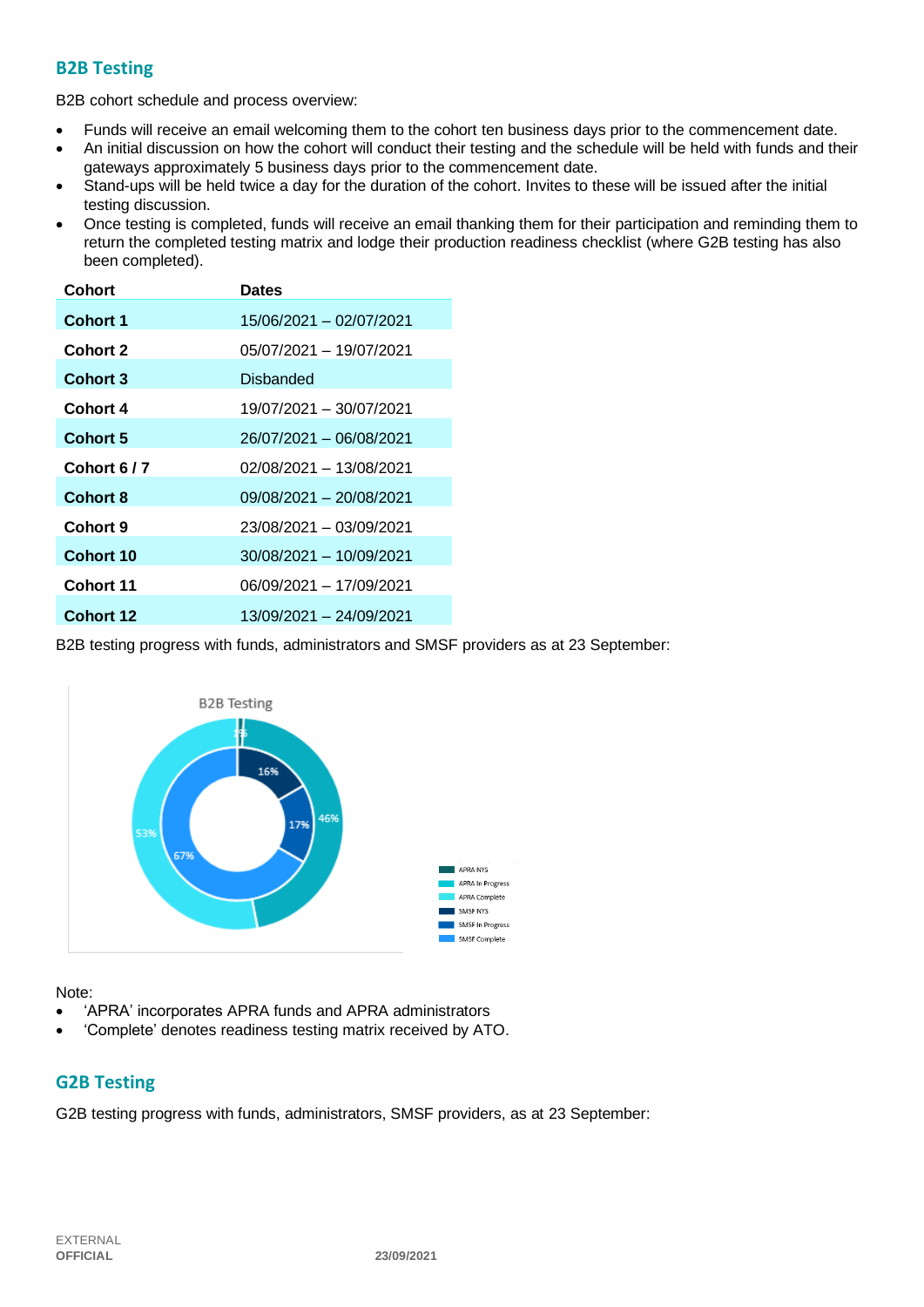

#### Note:

- 'APRA' incorporates APRA funds and APRA administrators
- 'Complete' denotes readiness testing matrix received by ATO

## **Production cutover**

Industry cutover to production for SuperStream Rollovers version 3 as at 23 September:



Note:

• 'APRA Rv3' and 'SMSF Rv3' are entities live and ready to accept and issue Rv3 messaging, it does not reflect or indicate entities that have updated FVS in preparation to cut over.

## **Testing support documentation** *(no change from last update)*

- USM Reason Code taxonomy change was released on 12 December 2020 as planned (standard monthly cycle)
- [Rollover Sample Message Instances](https://softwaredevelopers.ato.gov.au/rolloverV3) (payload samples) published 29 April 2021
- [MAAS Conformance Suites and payloads](https://standardbusinessreporting.sharefile.com/home/shared/fod63f12-7bbb-4c61-96e7-33dc9eae4d9a) published in SBR Sharefile 06 May 2021.
- MAAS EVTE code deployed and DSPs re-whitelisted 10 May 2021.
- [MATS Conformance Suites and payloads](http://standardbusinessreporting.sharefile.com/) published in SBR Sharefile 18 May 2021.
- [SuperStream Rollovers V3 Test Data Scenario V1.1](https://softwaredevelopers.ato.gov.au/sites/default/files/2021-06/SuperStream_RolloversV3_Test_Data_Scenario_V1.1-1.xlsx) spreadsheet was updated to remove invalid scenarios and provide clarity on expected outcomes, published 11 June 2021.
- [Rollover Schematron v3.0 20210607,](https://softwaredevelopers.ato.gov.au/sites/default/files/2021-06/Rollover_SPRROL.0003_Schematron_20210607-1.zip) updated to address RTR USM validation issue, published 11 June 2021.
- Rollovers v3 Implementation and Onboarding Learning and Issues register, published as required (refer to [SuperStream Rollover v3 | Australian Taxation Office \(ato.gov.au\)](https://www.ato.gov.au/Super/Sup/SuperStream-Rollover-v3/) for latest version).
- [Rollover v3 Conformance testing guide V3.09](https://softwaredevelopers.ato.gov.au/sites/default/files/2021-06/Rollover_V3_Conformance_Testing_Guide_version_3.09_Final.pdf) published 25 June 2021.
- [Register of SMSF messaging providers](https://www.ato.gov.au/Super/SuperStream/Self-managed-super-funds/Electronic-service-address/Register-of-SMSF-messaging-providers/) (ato.gov.au content) published 15 July 2021.
- [Rollover V3 User Guide V4.03](https://softwaredevelopers.ato.gov.au/sites/default/files/2021-07/Rollover_v3_User_Guide_V4.03_Final.pdf) published 28 July 2021.
- [SuperStream Rollover v3 production verification testing](https://www.ato.gov.au/uploadedFiles/Content/SPR/downloads/SuperStream_Rollover_v3_production_verification_testing.pdf) published 6 August 2021.
- [Validation Services | ATO Software Developers](https://softwaredevelopers.ato.gov.au/supervalidationservices) contains SMSF alias lookup table version 20, updated September 2021.